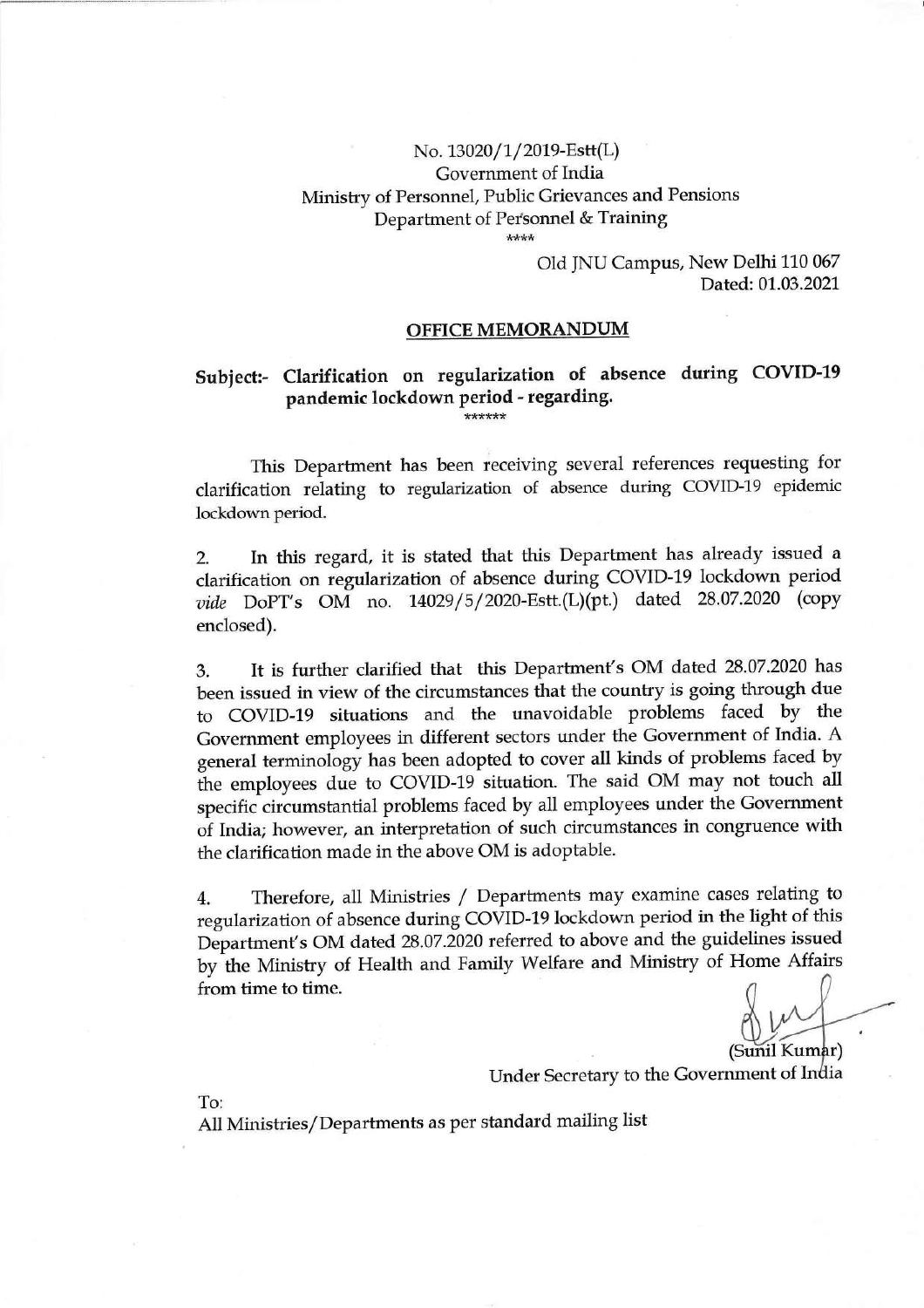#### **F.No.14029/5/2019-Estt.(L)(Pt.2) Government of India Ministry of Personnel, Public Grievances and Pensions Department of Personnel & Training**  \*\*\*\*

## **Old JNU Campus, New Delhi 110 067 Dated: 28.07.2020**

•

## **OFFICE MEMORANDUM**

# **Subject: Clarification on regularization of absence during COVID-19 epidemic lockdown period - regarding.**

\*\*\*\*\*\* This Department has been receiving several references/queries from Central Government employees who proceeded on leave, with station leave permission, but could not report for duty due to non-availability of public transport/ flights and restrictions on inter/intra state movement of persons as per Ministry of Home Affairs' Orders from time to time, to contain the spread of COVID-19 pandemic in the country. The matter has been considered and the following clarifications relating to regularization of period of absence during the period of lockdown are issued in the matter :-

| Sl.<br>No. | <b>Situation</b>                                                                                                                                                                                            | Clarification                                                                                                                                                                                                                                                                                                                                                                         |
|------------|-------------------------------------------------------------------------------------------------------------------------------------------------------------------------------------------------------------|---------------------------------------------------------------------------------------------------------------------------------------------------------------------------------------------------------------------------------------------------------------------------------------------------------------------------------------------------------------------------------------|
| 1.         | Government<br>Servants<br>who<br>were on official tour and<br>were<br>unable<br>to<br>return<br>to<br>their<br>Headquarters (HQs) due to<br>non-availability<br>οf<br>Public<br>Transport.                  | Deemed to have joined duty on the date<br>of expiry of official tour, if intimation in<br>any form, indicating difficulty in joining<br>duty due to non-availability of public<br>transport/flights, has been given by the                                                                                                                                                            |
| 2.         | Government<br>servants<br>who<br>were on leave prior to issue of<br>lockdown orders with effect<br>from 25.03.2020 and the leave<br>ended during lockdown period.                                           | Government servant to the office.<br>Deemed to have joined duty from the<br>date of expiry of leave, if intimation in<br>any form, indicating difficulty in joining<br>duty due to non-availability of public<br>transport/flights has been given by the<br>Government servant to the office. In<br>case of leave on medical grounds, this<br>1S<br>subject<br>to<br>production<br>of |
| 3.         | Government servants who left<br>HQ on the week-end prior to<br>lockdown, i.e. 20.03.2020<br>(Friday), but could not return<br>to HQ on 23.03.2020(Monday)<br>due to<br>non-availability<br>of<br>transport. | medical/fitness certificate.<br>Deemed to have joined on 23.03.2020,<br>if intimation, in any form indicating<br>difficulty in joining duty due to non-<br>availability of public transport/flights<br>has been given by the Government<br>servant to the office.                                                                                                                     |